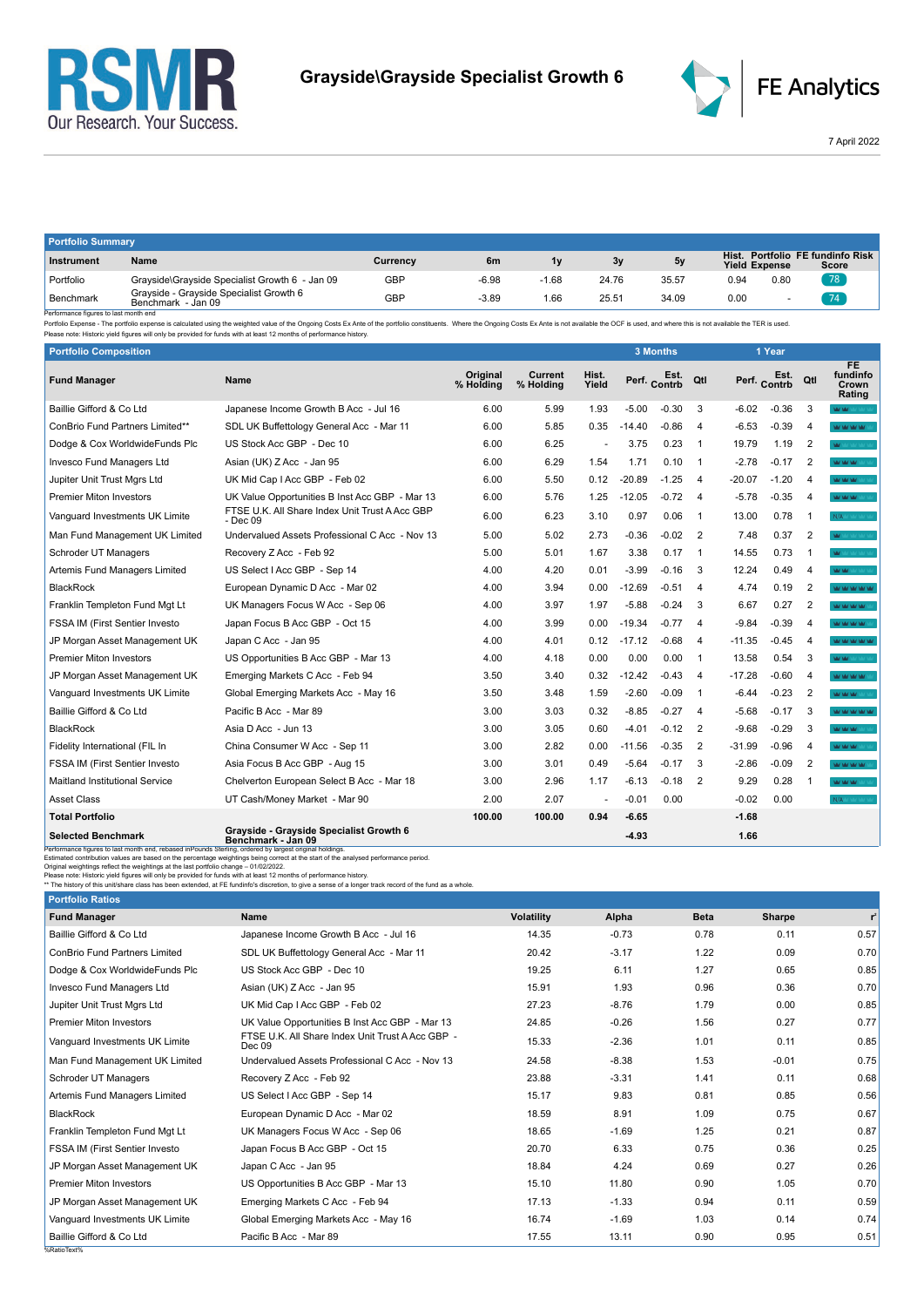| <b>Portfolio Ratios continued</b> |                                                               |                   |                |             |         |       |  |  |
|-----------------------------------|---------------------------------------------------------------|-------------------|----------------|-------------|---------|-------|--|--|
| <b>Fund Manager</b>               | Name                                                          | <b>Volatility</b> | Alpha          | <b>Beta</b> | Sharpe  | $r^2$ |  |  |
| <b>BlackRock</b>                  | Asia D Acc - Jun 13                                           | 14.18             | $-0.39$        | 0.78        | 0.13    | 0.58  |  |  |
| Fidelity International (FIL In    | China Consumer W Acc - Sep 11                                 | 18.43             | $-5.13$        | 0.60        | $-0.01$ | 0.20  |  |  |
| FSSA IM (First Sentier Investo    | Asia Focus B Acc GBP - Aug 15                                 | 12.42             | 2.37           | 0.73        | 0.38    | 0.68  |  |  |
| Maitland Institutional Service    | Chelverton European Select B Acc - Mar 18                     | 20.59             | 5.66           | 1.39        | 0.63    | 0.89  |  |  |
| <b>Asset Class</b>                | UT Cash/Money Market - Mar 90                                 | 0.54              | 0.34           | $-0.01$     | 0.00    | 0.02  |  |  |
| <b>Total Portfolio</b>            |                                                               | 14.76             | $-0.52$        | 1.05        | 0.28    | 0.99  |  |  |
| <b>Selected Benchmark</b>         | Grayside - Grayside Specialist Growth 6<br>Benchmark - Jan 09 | 13.96             | $\blacksquare$ | $\sim$      | 0.31    | 1.00  |  |  |

**Region Allocation**

 $\mathcal{C}$ 

Ratio figures based on last 36 months total return performance, rebased in Pounds Sterling. Ratio figures are annualised where applicable.<br>The benchmark for each holding is the portfolio benchmark.







Americas 0.77 0.76 **Other 0.97 0.98** 

| <b>Top 10 Holdings</b>                | <b>Current %</b> |
|---------------------------------------|------------------|
| 1 Cash/Money Market                   | 2.07             |
| 2 TAIWAN SEMICONDUCTOR CO             | 1.16             |
| SAMSUNG ELECTRONICS CO.,<br>3<br>חד ו | 1.04             |
| 4 SHELL PLC                           | 1.03             |
| 5 TENCENT HLDGS LTD                   | 0.61             |
| 6 BP                                  | 0.60             |
| 7 ALIBABA GROUP HLDG LTD              | 0.56             |
| 8 KEYENCE CORP                        | 0.51             |
| 9 GLENCORE PLC                        | 0.50             |
| 10 ASTRAZENECA PLC                    | 0.47             |
|                                       |                  |
|                                       |                  |
|                                       |                  |

**A B C D E F G H I J**

Portfolio breakdown and holdings are based on latest published data for each constituent which may have different publication dates. Original % is based on current holdings and should be used as a guide.. Original weightings reflect the weightings at the last portfolio change – 01/02/2022.